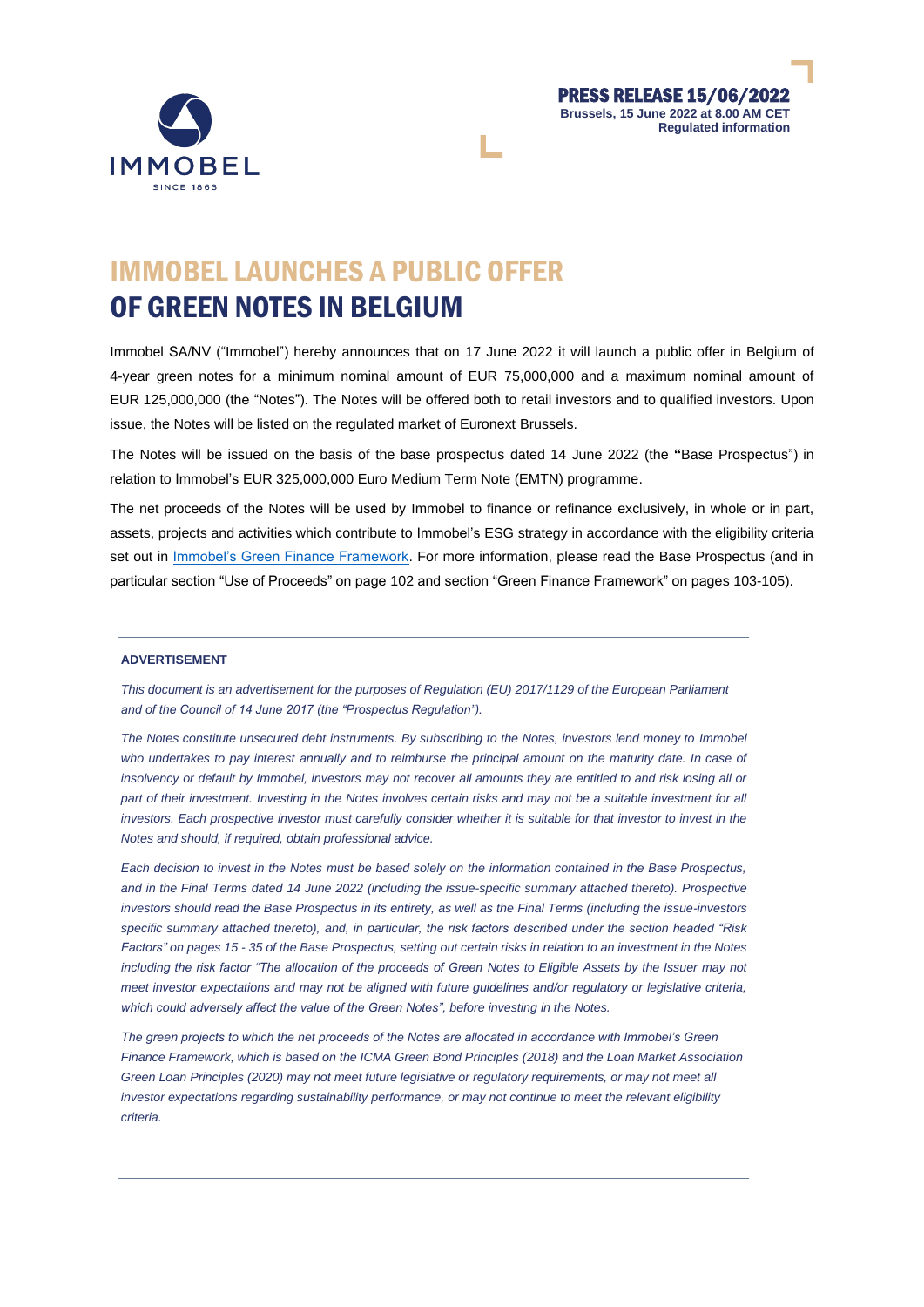

The issue price is set at 100% of the nominal value of the Notes. The offer price for retail investors is set at 101.625% of the nominal amount of the Notes, which comprises the issue price and a selling and distribution commission of 1.625% to be borne by the retail investors. A different commission may apply to certain qualified investors. The gross coupons amount to 4.75%, payable on 29 June in each year and for the first time on 29 June 2023. The gross actuarial yield on the basis of the offer price (and assuming that the Notes will be held until the maturity date) will amount to 4.299%, while the net actuarial yield (namely the gross yield less deduction of the withholding tax of 30%) will amount to 2.889%. The financial services in relation to the Notes will be provided free of charge by the Joint Lead Managers (as defined below). Investors must inform themselves about the costs that other financial institutions might charge them.

The net proceeds of the Notes are expected to amount to EUR 74.900.000 after deduction of costs and expenses in case of a transaction size set at the minimum nominal amount and EUR 124.900.000 after deduction of costs and expenses in case of a transaction size set at the maximum nominal amount.

The Notes will be governed by Belgian law and will be redeemable at 100% of their nominal amount on the maturity date, namely 29 June 2026.

The nominal amount of each Note is EUR 1,000 and the minimum subscription amount is also EUR 1,000.

The subscription period will run from 17 June 2022 (9:00 a.m. CET) up to and including 22 June 2022 (5:30 p.m. CET), subject to the possibility of early closure by Immobel as from 17 June 2022 at 5:30 p.m. CET. The Notes will be issued on 29 June 2022. Retail investors are encouraged to subscribe to the Notes on the first business day of the subscription period before 5.30 p.m. (CET).

Belfius and BNP Paribas Fortis are acting in the capacity of "Joint Green Bond Structurers". Belfius, BNP Paribas Fortis and KBC are acting as "Joint Bookrunners" and "Joint Lead Managers" (the "Joint Lead Managers").

To subscribe to the Notes or to obtain any information, investors may contact Belfius (Tel. +32 (0)2 222 12 01 (French) or +32 (0)2 222 12 02 (Dutch) or web link [www.belfius.be/obligatie-immobel-2022](http://www.belfius.be/obligatie-immobel-2022) (Dutch) or [www.belfius.be/obligation -immobel-2022](http://www.belfius.be/obligation%20-immobel-2022) (French)), BNP PARIBAS FORTIS (Tel. +32 (0)2 433 41 34 (Dutch) or +32 (0)2 433 41 31 (French) or web link <https://www.bnpparibasfortis.be/emissies> (Dutch) or <https://www.bnpparibasfortis.be/emissions> (French)), and KBC (web link [www.kbc.be/bonds/immobel2022](http://www.kbc.be/bonds/immobel2022) (Dutch) or [www.kbc.be/fr/bonds/immobel2022](http://www.kbc.be/fr/bonds/immobel2022) (French))

The Base Prospectus has been approved by the Belgian Financial Services and Markets Authority (the "FSMA"). The approval of the Base Prospectus should not be understood as an endorsement of the Notes. Potential investors read the Base Prospectus before making an investment decision in order to fully understand the potential risks and rewards associated with the decision to invest in the Notes.

The Base Prospectus (including the various selling restrictions set out therein) can be consulted on the websites of the FSMA [\(www.fsma.be\)](http://www.fsma.be/),Immobel [\(https://www.immobelgroup.com/en/publications/bond-issues\)](https://www.immobelgroup.com/en/publications/bond-issues) and of Belfius, BNP Paribas Fortis and KBC on the websites mentioned in the previous paragraph of this press release.

The final terms of the Notes can be consulted on the website of Immobel [\(https://www.immobelgroup.com/en/publications/bond-issues\)](https://www.immobelgroup.com/en/publications/bond-issues). The Green Finance Framework can be consulted on the website of Immobel [\(https://www.immobelgroup.com/nl/publications/green-finance-framework\)](https://www.immobelgroup.com/nl/publications/green-finance-framework).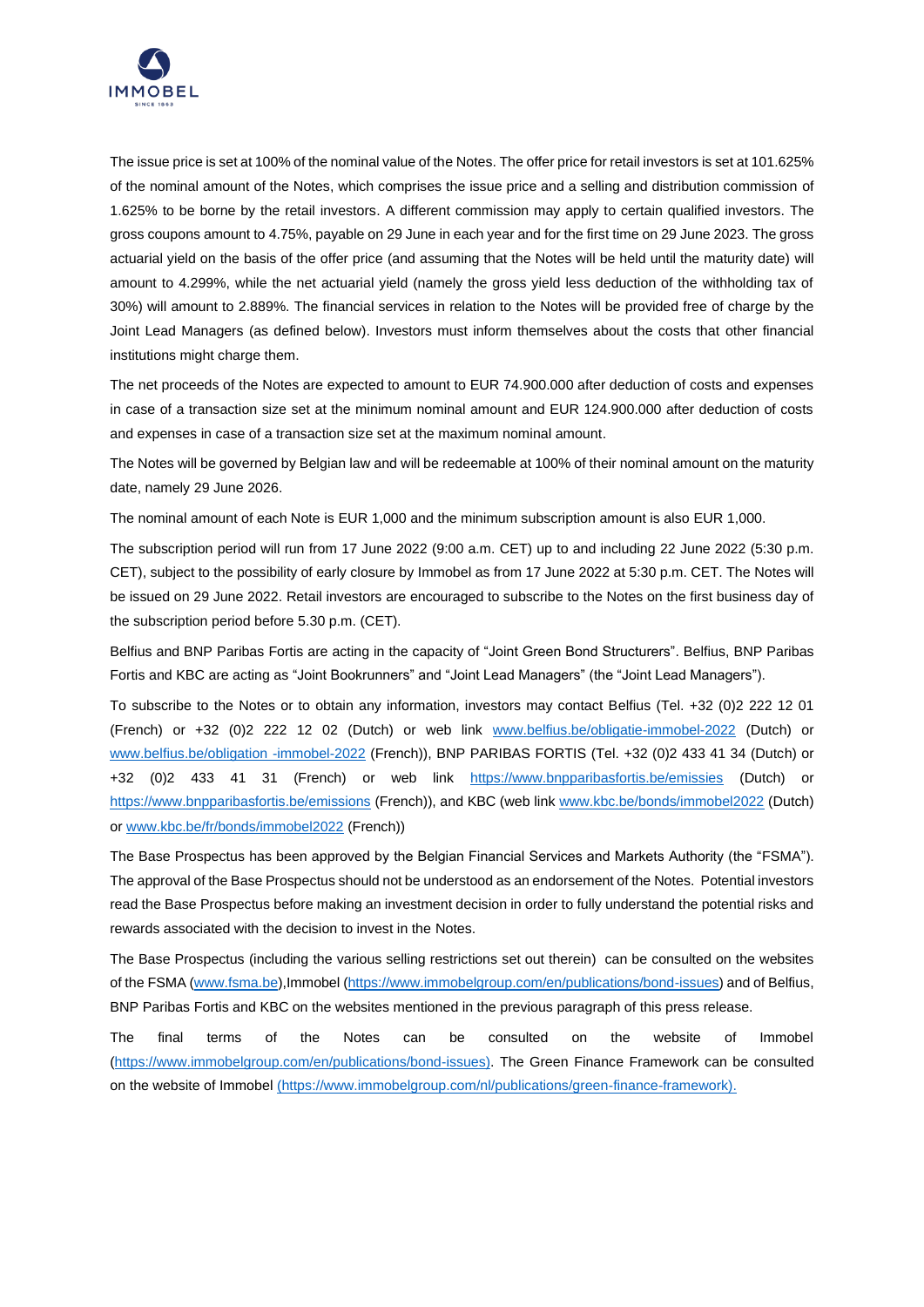

## *COMPLAINTS*

*If you have a complaint to make, you can send it to:*

# *Belfius*

*Your local Belfius bank branch, your financial adviser, or by email[: complaints@belfius.be.](mailto:complaints@belfius.be)*

*If you are not satisfied with the reply, you can contact Belfius Bank NV/SA, Negotiation (number 7913), Place Charles Rogier 11, 1210 Brussels, or by email: [negotiation@belfius.be.](mailto:negotiation@belfius.be)*

#### *BNP Paribas Fortis*

*BNP Paribas Fortis' Complaints Management, whose address is Montagne du Parc 3, 1000 Brussels, or by email[: gestiondesplaintes@bnpparibasfortis.com.](mailto:gestiondesplaintes@bnpparibasfortis.com)* 

*If you do not immediately obtain a solution after having contacted the aforesaid parties, you can send your complaint to the Financial Disputes Ombudsman (L'Ombudsman en conflits financiers), at North*  Gate II, Boulevard du Roi Albert II, 8, 1000 Brussels [\(www.ombudsfin.be\)](http://www.ombudsfin.be/).

#### *KBC*

*You can contact your financial advisor at your local KBC Bank branch.*

*If you feel that your suggestion or complaint cannot be addressed by your KBC bank branch or if you are not satisfied with the solution proposed, contact KBC Complaints Management, Brusselsesteenweg 100, 3000 Leuven, by phone 0800 62 084 or by e-mai[l klachten@kbc.be.](mailto:klachten@kbc.be)*

*If you are not satisfied with the answer or proposed solution by KBC, you can contact the ombudsman in financial disputes at North Gate II, Koning Albert II-laan 8 bus 2, 1000 Brussels, by phone 02 545 77 70, or by e-mai[l ombudsman@ombfin.be](mailto:ombudsman@ombfin.be)*

# **For further details:**

Karel Breda\* Chief Financial Officer +32 (0)2 422 53 50

[karel.breda@immobelgroup.com](mailto:karel.breda@immobelgroup.com) \*as a representative of KB Financial Services BV

Caroline Kerremans\* Head of Corporate Communications +32 (0)2 422 53 37

[caroline.kerremans@immobelgroup.com](mailto:caroline.kerremans@immobelgroup.com) \*as representative of Celeste CommV

**About Immobel:** Immobel is the largest listed real estate developer in Belgium. The Group, which dates back to 1863, creates high-quality, future-proof urban environments with a positive impact on the way people live, work and play, and specialises in mixed real estate. With a market capitalization of about EUR 650 million and a portfolio of more than 1,600,000  $m^2$  of project development in 7 countries (Belgium, Grand Duchy of Luxembourg, Poland, France, Spain, Germany and the United Kingdom), Immobel occupies a leading position in the European real estate landscape. The group strives for sustainability in urban development. Furthermore, it uses part of its profits to support good causes in the areas of health, culture and social inclusion. Approximately 200 people work at Immobel.

For more information, please go to: www.immobelgroup.com